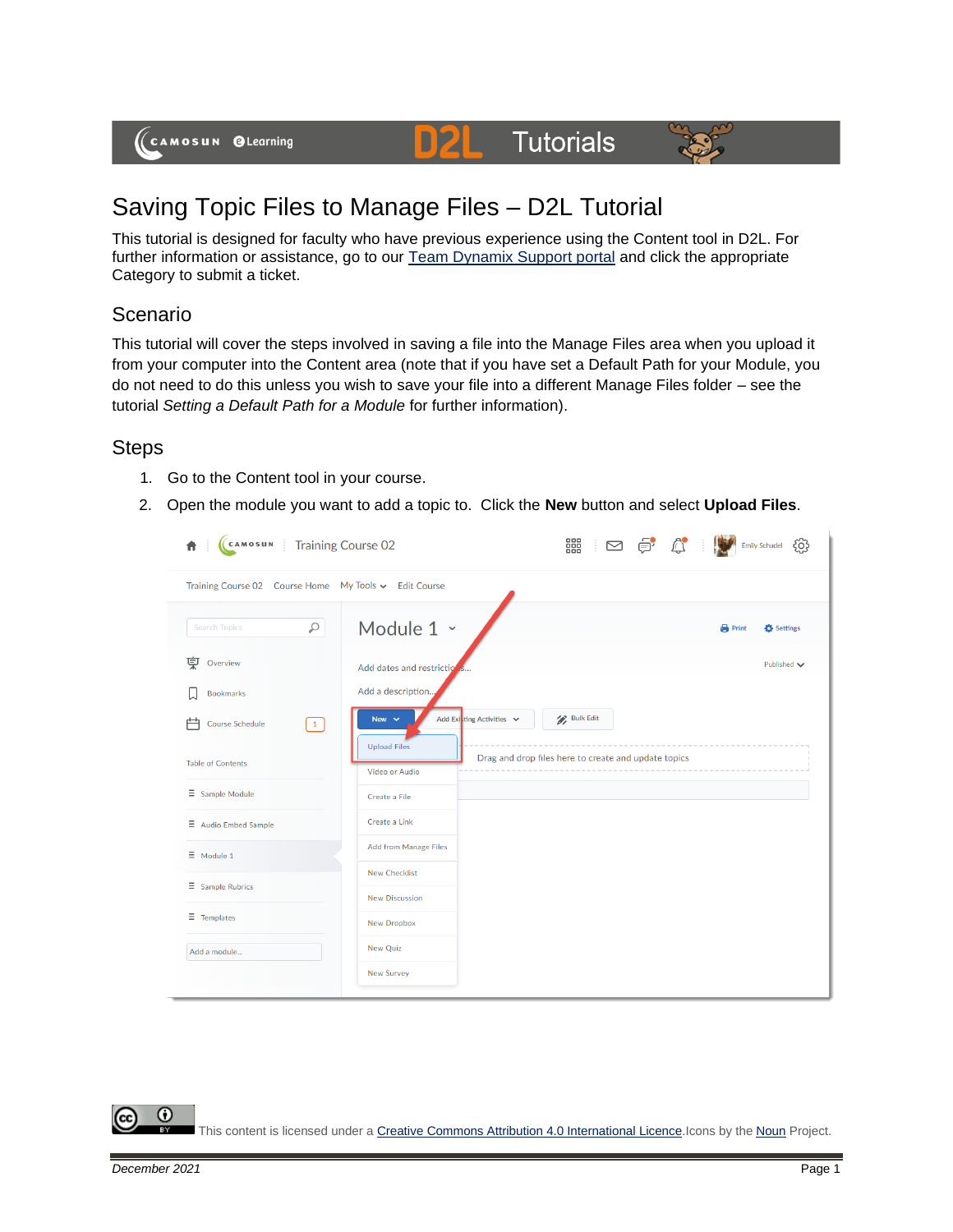3. In the Add a File box that opens, click **My Computer**.



4. Click the **Upload** button and find the file on your computer that you want to add to your module. Once you have selected and opened your file, the filename will appear under the Upload button.

|     | <b>Iraining Course UZ</b>                                            | 888                       |  |      |
|-----|----------------------------------------------------------------------|---------------------------|--|------|
| Cou | dd a File                                                            |                           |  | ×    |
|     | Drop les here, or click below!<br><b>P</b> Upload                    |                           |  | Prin |
|     | You can upload files up to a maximum of 1 GB.                        |                           |  |      |
|     | $\blacksquare$ CreatingModulesAndTopics-August2 (961.57 KB) $\times$ |                           |  |      |
|     | Choose a location in which to store the file:                        |                           |  |      |
|     | /content/training/TRAIN_02/                                          | <b>Choose Destination</b> |  |      |
|     |                                                                      |                           |  |      |
|     |                                                                      |                           |  |      |
|     |                                                                      |                           |  |      |
|     | Add<br>Cancel<br><b>Back</b>                                         |                           |  | h.   |
|     |                                                                      |                           |  |      |
|     |                                                                      |                           |  |      |

 $\odot$ (cc This content is licensed under [a Creative Commons Attribution 4.0 International Licence.I](https://creativecommons.org/licenses/by/4.0/)cons by the [Noun](https://creativecommons.org/website-icons/) Project.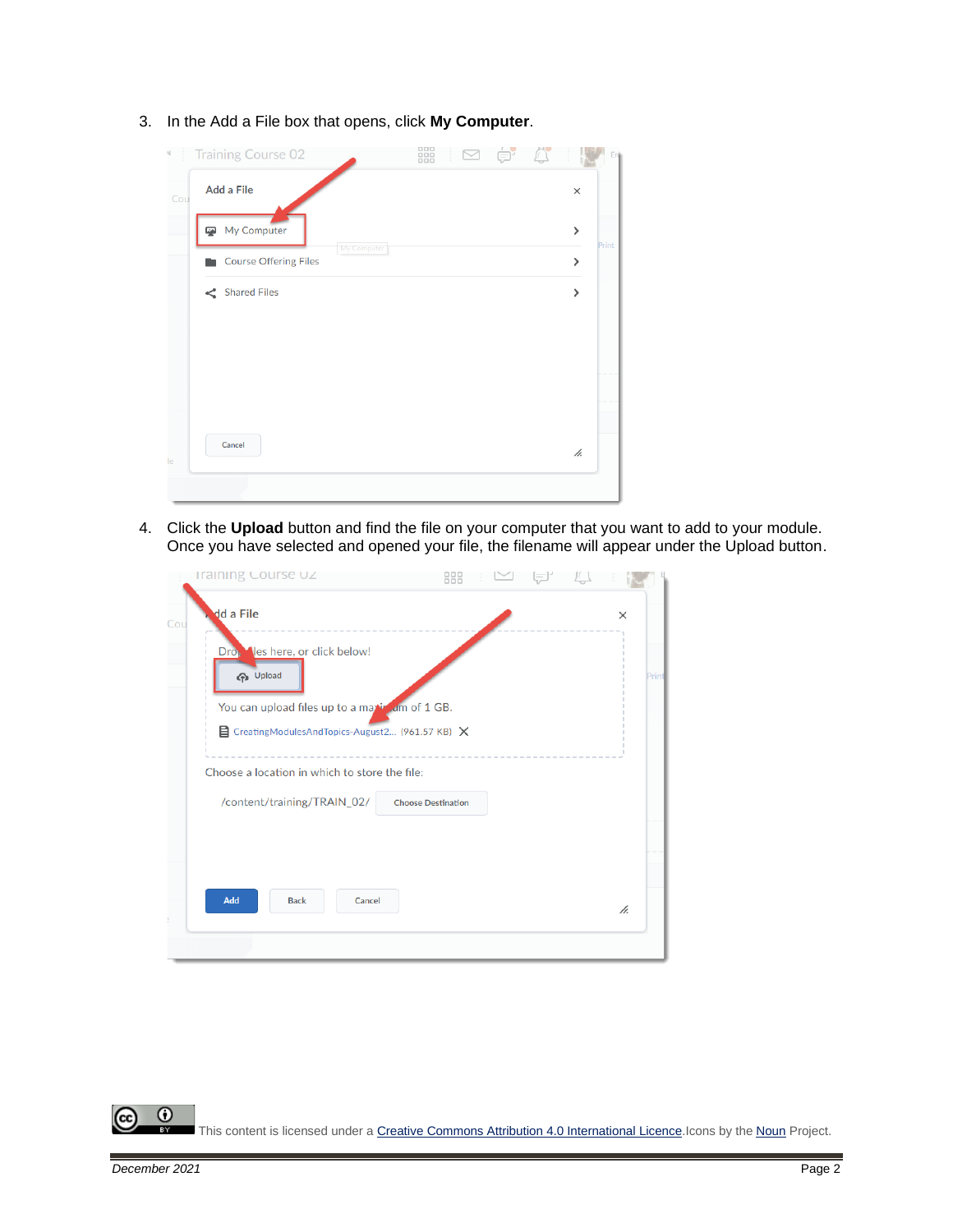5. Click the **Choose Destination** button to save your file to the appropriate folder in **Manage Files**.

| Drop file here, or click below!                                      |  |
|----------------------------------------------------------------------|--|
| <b>PD</b> Upload                                                     |  |
| You can upload file up to a maximum of 1 GB.                         |  |
| $\blacksquare$ CreatingModulesAndTop ss-August2 (961.57 KB) $\times$ |  |
| Choose a location in which to sto. the file:                         |  |
| /content/training/TRAIN_02/<br><b>Choose Destination</b>             |  |
|                                                                      |  |
|                                                                      |  |
|                                                                      |  |

6. In the **Select a Path** pop-up box, either click on the title of the folder you want to save your file to, or click **New Folder** to create a new folder for the file.



 $\odot$ r. This content is licensed under [a Creative Commons Attribution 4.0 International Licence.I](https://creativecommons.org/licenses/by/4.0/)cons by the [Noun](https://creativecommons.org/website-icons/) Project.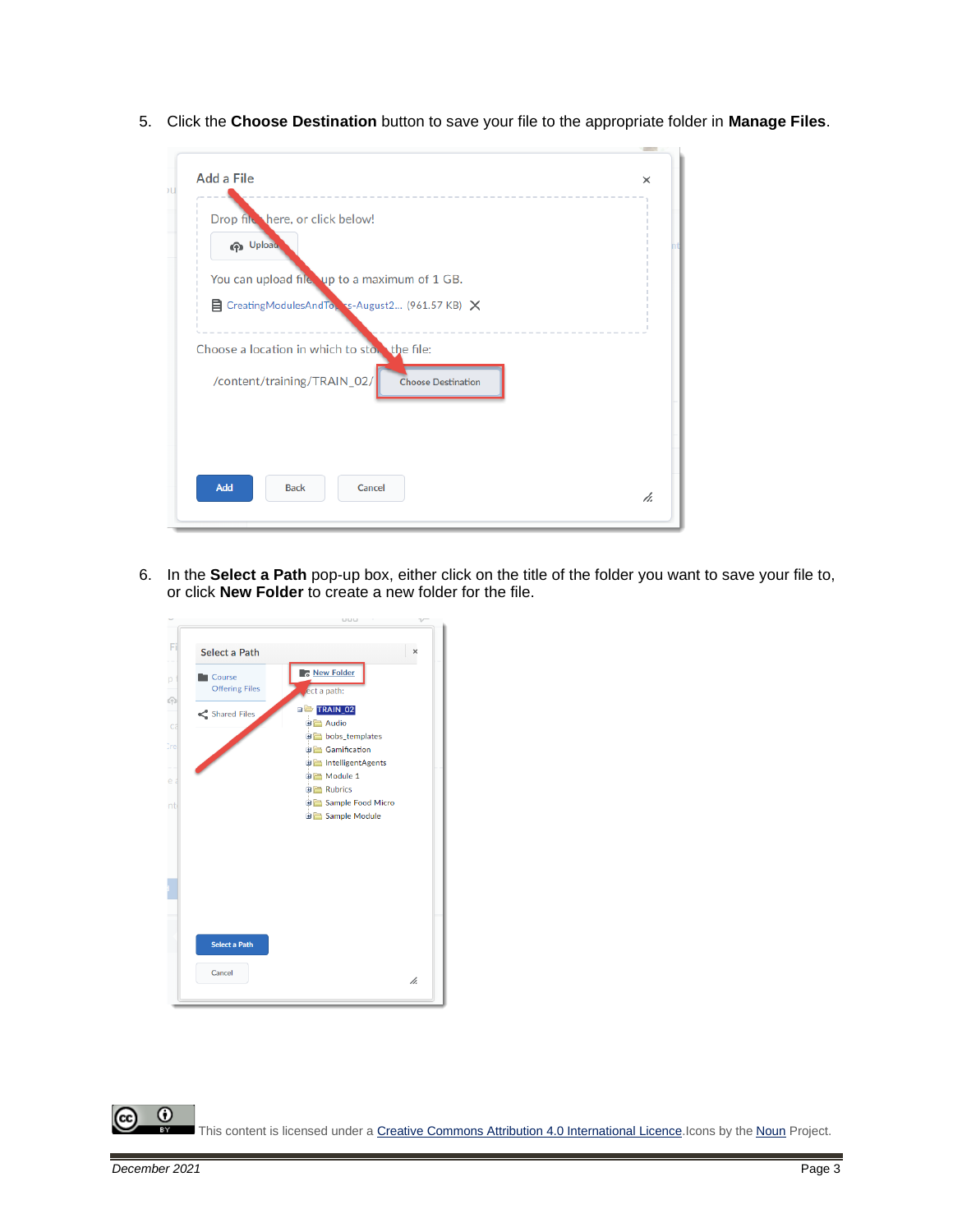7. If you are creating a new folder, in the **Create a New Folder** box, give your folder a name, and click **Create**. Note that you may have to expand the **Create a New Folder** box to see the Folder Name (hold down your mouse button on the three lines in the bottom, right corner and pull it out).



8. Once you have selected your folder name, click **Select a Path**.



This content is licensed under [a Creative Commons Attribution 4.0 International Licence.I](https://creativecommons.org/licenses/by/4.0/)cons by the [Noun](https://creativecommons.org/website-icons/) Project.

0